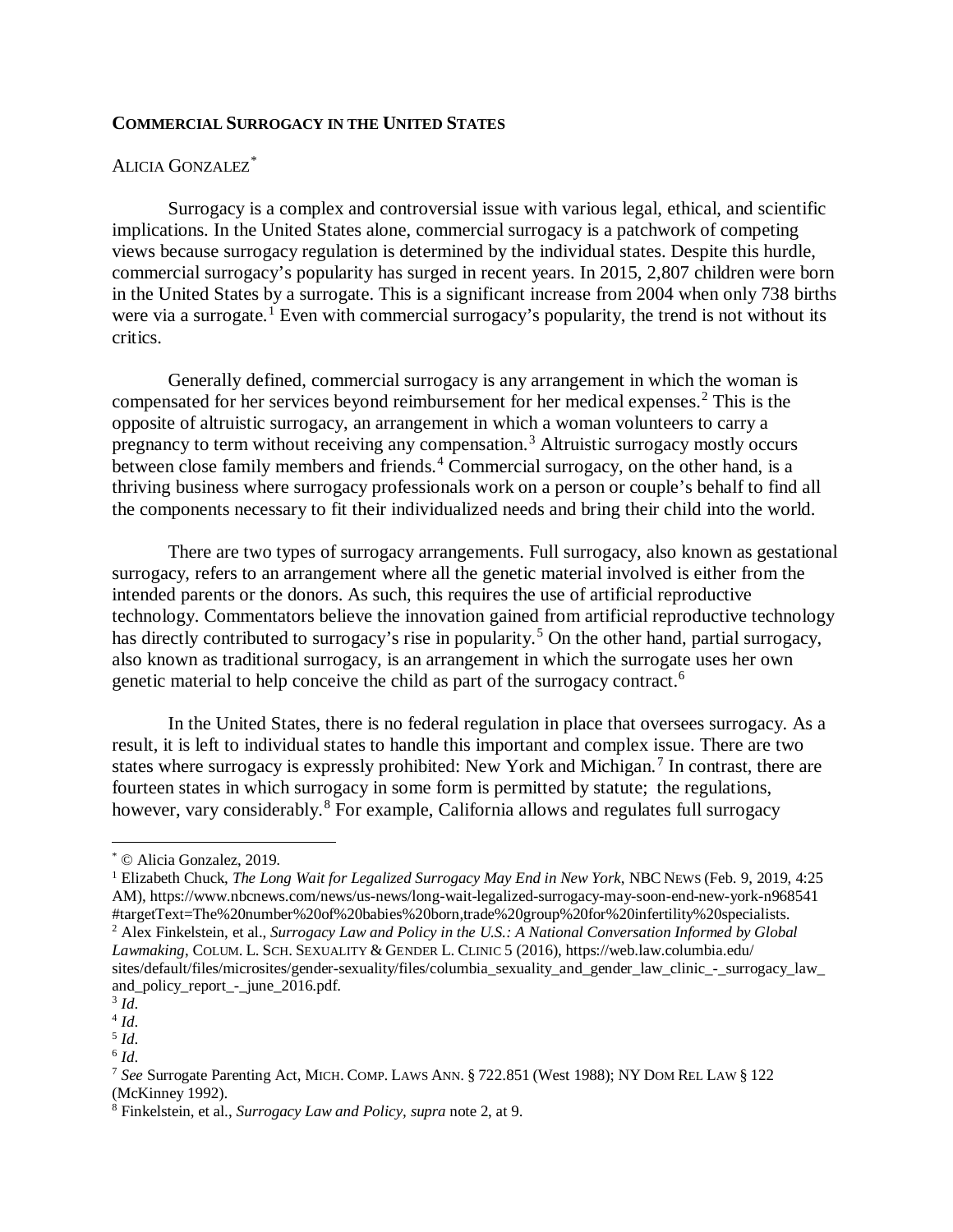contracts only.<sup>[9](#page-1-0)</sup> The intended parents are also able to receive pre-birth parentage orders in which the court designates legal parentage status before the birth of the child, but it does not take legal effect until the child's actual birth. Moreover, California places no limitations on who can be a surrogate and there is no residency requirement.<sup>[10](#page-1-1)</sup> As a result of these friendly regulations, California has become one of the top surrogacy destinations in the world.<sup>[11](#page-1-2)</sup> Virginia law, in contrast, also allows surrogacy but includes a number of restrictions, such as a requirement that the surrogate receive no compensation for her services. Additionally, there is a residency requirement and the intended parents must meet the same fitness standards required of adoptive parents.[12](#page-1-3) Lastly, many states do not clearly address surrogacy either through legislation or case law and therefore, there is a lot of variation between whether and how the practice is able to operate. [13](#page-1-4)

Where permitted, commercial surrogacy offers numerous benefits. It has allowed single people, those who suffer from infertility or disabilities, and others who have traditionally been unable to produce children, such as members of the LGBTQ community, to do so. It has also allowed society to push the boundaries of what a family can be. Additionally, on its face, surrogacy benefits two mutually contracting parties.

However, commercial surrogacy has faced deep opposition from commentators who argue that the desires of those wanting children need to be balanced with other equally important rights and interests. A central argument has been the rights of the child and encouraging surrogacy advocates to consider what is in the child's best interest, and not only the interests of the intended parents. [14](#page-1-5) Issues include the risk of a child becoming stateless (this is of particular concern if a child is considered 'less desirable' if they are found to have a disability and as a result, the intended parents try to shirk their parental responsibilities or pressure the surrogate to abort the pregnancy), the right of a child to know their ancestry as well as their biological parentage and hereditary history, and the broader question of whether commercial surrogacy is a form of child trafficking or commodifies children.<sup>[15](#page-1-6)</sup>

Equally important as the interests of the child is the welfare of the surrogate. Critics raise the issue of surrogate exploitation, especially for surrogates from disadvantaged backgrounds.<sup>[16](#page-1-7)</sup> Also at issue is the concern that women's bodies, specifically the womb, are being commoditized. In the United States, surrogacy is expensive with the average cost ranging from \$90,000 to \$130,000.<sup>[17](#page-1-8)</sup> As a result, those seeking commercial surrogacy arrangements generally have wealth, education, and social status.<sup>[18](#page-1-9)</sup> This raises the concern of whether such a power

 $\overline{\phantom{a}}$ <sup>9</sup> *Id*.

<span id="page-1-2"></span>

<span id="page-1-1"></span><span id="page-1-0"></span><sup>&</sup>lt;sup>10</sup> *Id.* <br><sup>11</sup> *Id.* at 7.<br><sup>12</sup> *Id.* at 10.<br><sup>13</sup> *Id.* 

<span id="page-1-5"></span><span id="page-1-4"></span><span id="page-1-3"></span>

<sup>13</sup> *Id*. 14 *Id.* at 18.

<span id="page-1-6"></span><sup>15</sup> *Id*. at 18-22.

<span id="page-1-7"></span><sup>16</sup> *Id*. at 24.

<span id="page-1-8"></span><sup>17</sup> West Coast Surrogacy, *West Coast Surrogacy Costs and Fees*, WEST COAST SURROGACY, INC., https://www.westcoastsurrogacy.com/surrogate-program-for-intended-parents/surrogate-mothercost#targetText=Every%20surrogacy%20case%20is%20unique,depending%20on%20the%20individual

<span id="page-1-9"></span><sup>&</sup>lt;sup>18</sup> Finkelstein, et al., *Surrogacy Law and Policy, supra* note 2, at 26.